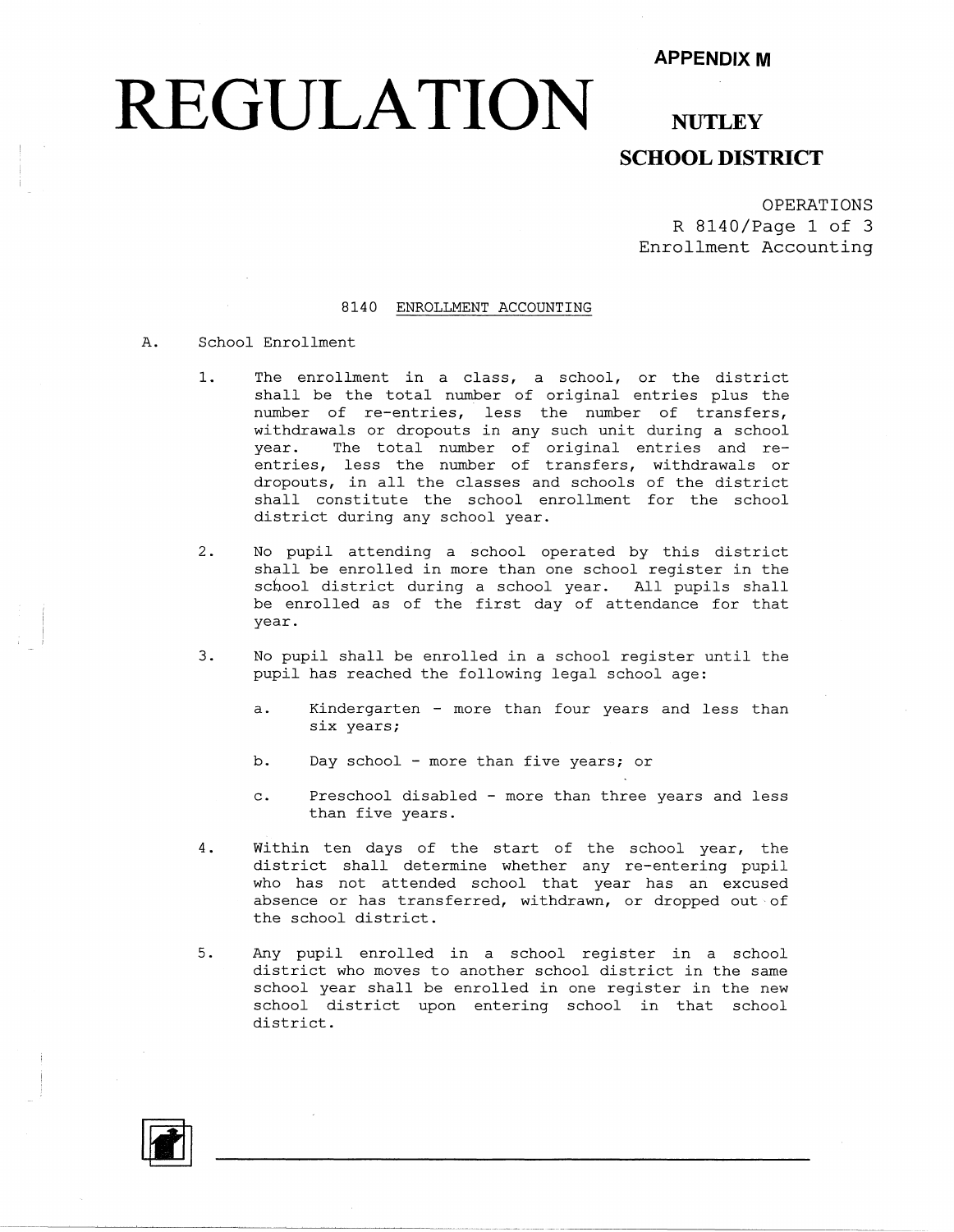## **REGULATION** NUTLEY

## **SCHOOL DISTRICT**

OPERATIONS R 8140/Page 2 of 3 Enrollment Accounting

- 6. The average daily enrollment in the district for a school year shall be the sum of the days present and absent of all enrolled pupils when schools were in session during the year, divided by the number of days schools were actually in session. The average daily enrollment for the classes or schools of the district having varying lengths of terms shall be the sum of the average daily enrollments obtained for the individual classes or schools.
- 7. The average daily attendance in the district for a school year shall be the sum of the days present of all enrolled pupils when schools were in session during the year, divided by the number of days schools were actually in session. The average daily attendance for the classes or schools of the district having varying lengths of terms shall be the sum of the average daily attendance obtained for the individual classes or schools.
- B. Application for State School Aid

Pursuant to the requirements of the district shall file with the Commissioner of Education an Application for State School Aid in accordance with the following procedures:

- 1. Counting Procedure
	- a. Each employee responsible for the maintenance and safe keeping of a school register (and whose name appears on the cover of the register) shall conduct a count of the pupils entered in the register on the last school day prior to October 16.
	- b. The count shall include all pupils who have attended school since the beginning of the school year, by original entry or reentry, and shall exclude all pupils who have been removed from the register by transfer or dropout.